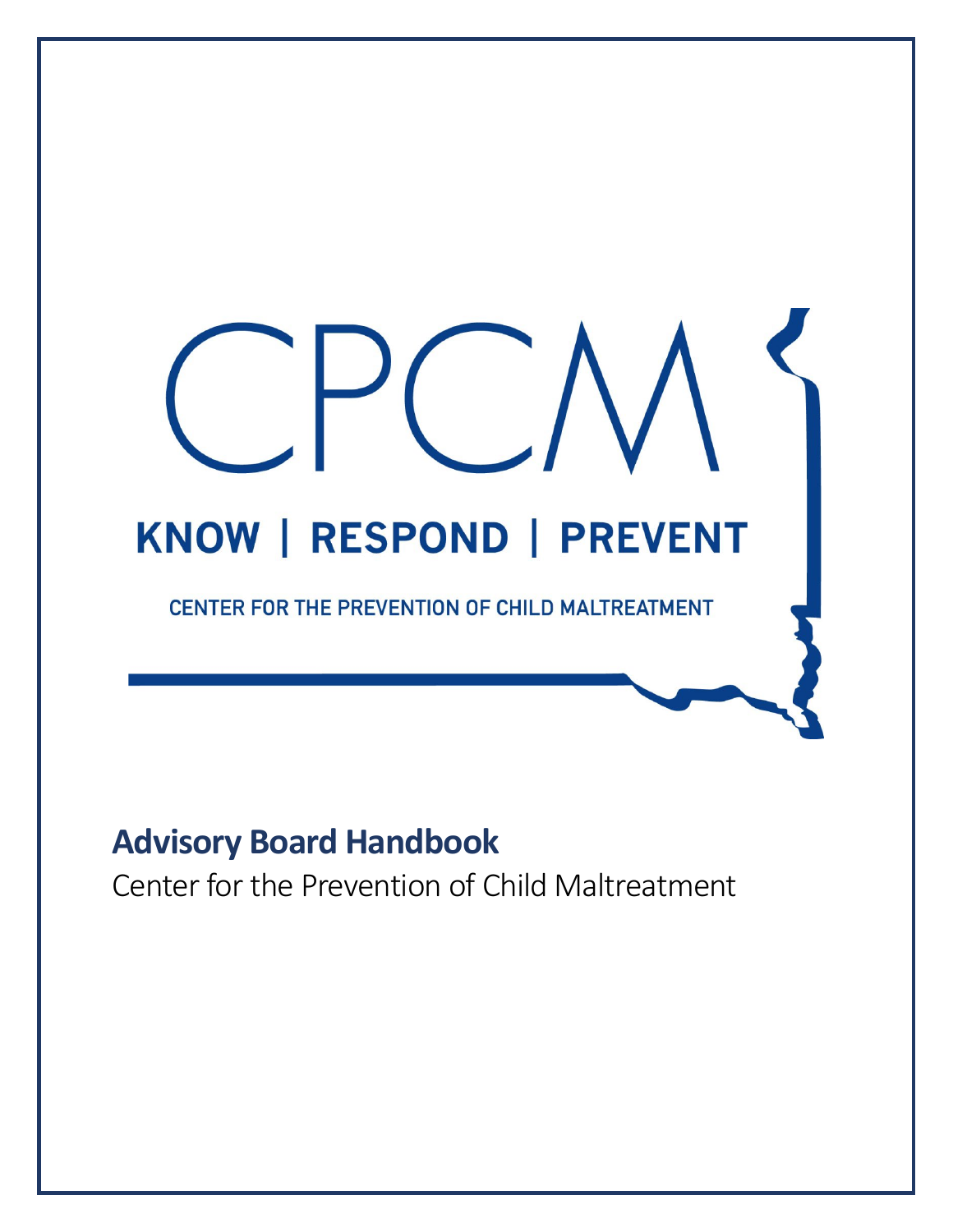# <span id="page-1-0"></span>TABLE OF CONTENTS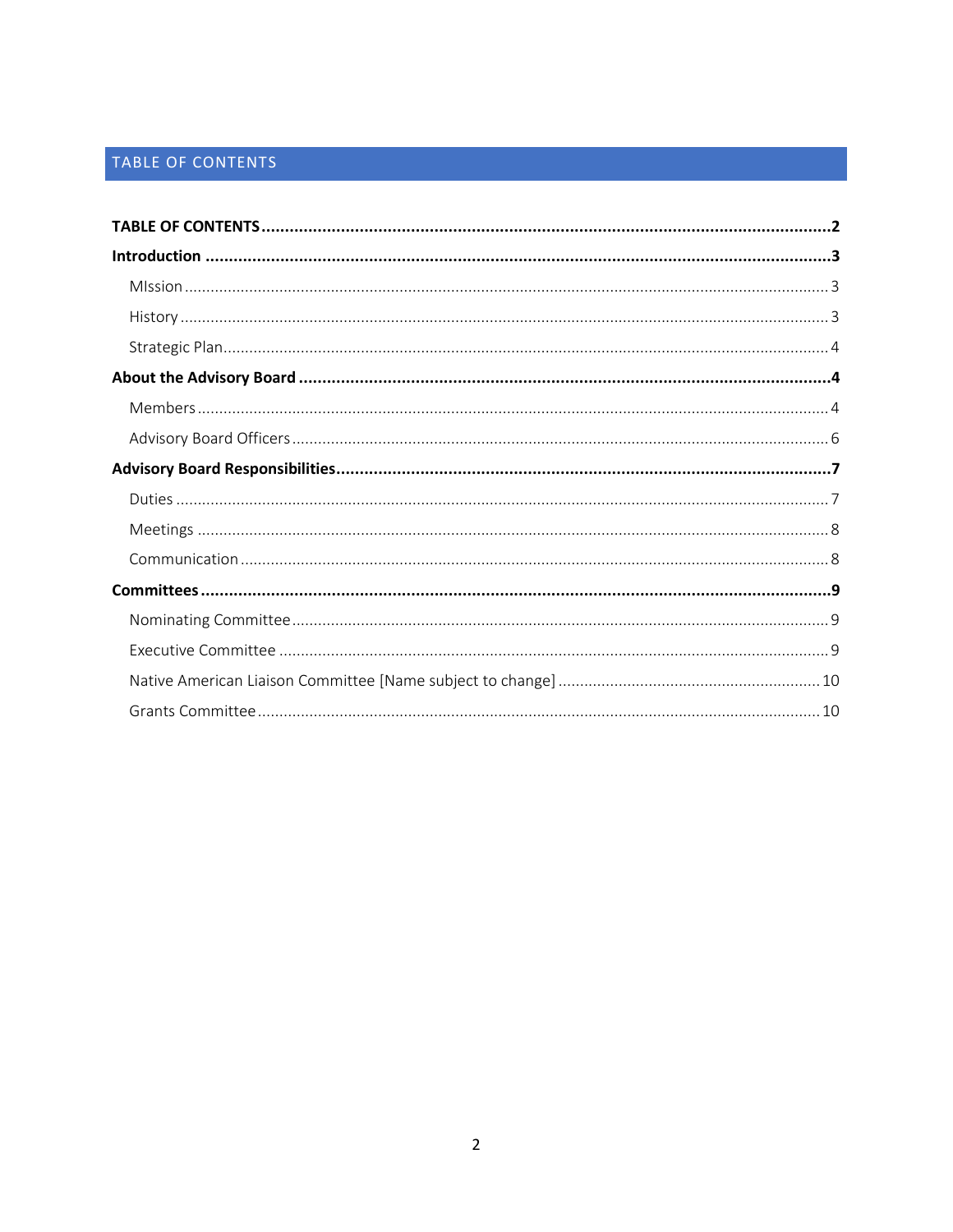# <span id="page-2-0"></span>INTRODUCTION

### <span id="page-2-1"></span>MISSION

*The mission for the Center for the Prevention of Child Maltreatment is to stop all maltreatment against South Dakota Children in order to foster resilient families.*

CPCM has the general purpose to support the provisions of health, safety and development services to children, and the promotion of parental and community responsibility for children and families throughout South Dakota.

### <span id="page-2-2"></span>**HISTORY**

# Jolene's Law Task Force

In 2014, through SDCL2-6-31, Jolene's Law Task Force was charged to study the prevalence and impact of child sexual abuse (CSA) in the state. The Task Force met during the 2014, 2015, and 2016 interim legislative sessions. Task force membership represented the executive and legislative branches of South Dakota government, along with a medical doctor specializing in child sexual abuse, a State's attorney, professionals from Child Advocacy Centers (CACs), counselors, law enforcement, the Federal Bureau of Investigation and the Tribal community. Additionally, Jolene Loetscher, a victim of child sexual abuse and for whom the Task Force is named, was a member. Senator Deb Soholt served as chair and Senator Alan Solano served as vice-chair of the Task Force and its efforts.

Based on its 2016 efforts, the Task Force outlined six major goals and 48 supporting objectives that address a comprehensive approach towards ending child sexual abuse in South Dakota. Although the focus of this plan is child sexual abuse, the objectives will increase the state's capacity to address all forms of child maltreatment. The plan focuses on the child, family, and professionals that surround the child and family.

# Center for the Prevention of Child Maltreatment

The Center for the Prevention of Child Maltreatment (CPCM) at the University of South Dakota (USD) was established in 2017 to develop a sustainable solution to reduce child sexual abuse and all forms of child maltreatment in South Dakota. CPCM's major function is to facilitate work within the strategic plan. Other duties include acting as a unifying voice for children in South Dakota and serving hub for experts in child maltreatment within the state of South Dakota.

CPCM currently functions administratively as an independent center within the USD School of Health Sciences. CPCM is funded through general appropriations. Additional financial support comes from the USD School of Health Sciences, grants, donations, and relationships with state and private agencies.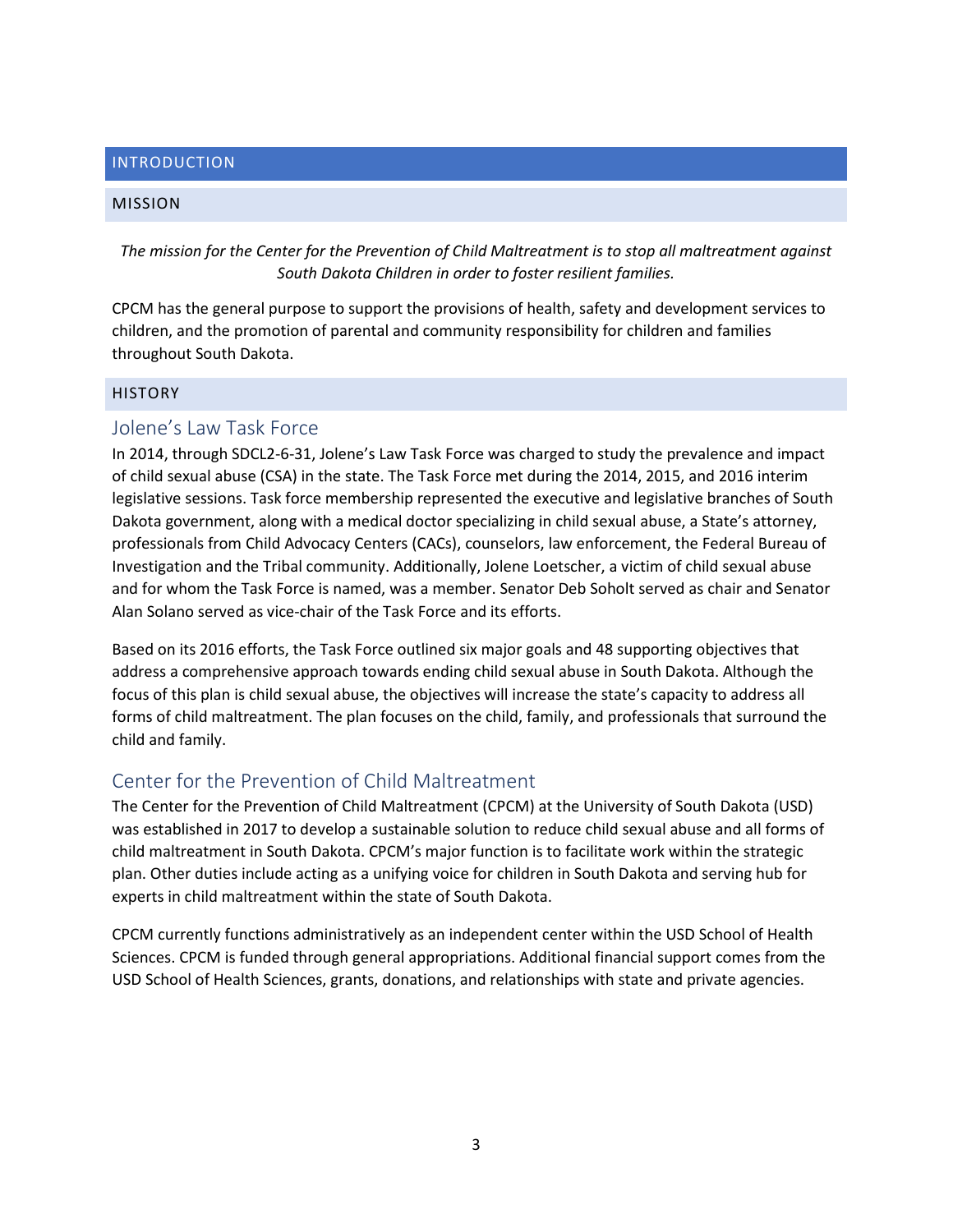### <span id="page-3-0"></span>STRATEGIC PLAN

The strategic plan to end child maltreatment in South Dakota was originally authored in 2016. CPCM staff and consultants worked with the Advisory Board to evaluate and update the strategic plan in 2020. The strategic plan remains a living document that is continually referenced and updated in order to reflect the growth of the CPCM movement and achievements of stakeholders. The strategic plan aligns with the Center for Disease Control's framework to reduce Adverse Childhood Experiences. The following goals were acknowledged in the 2020 strategic plan update:

| Goal A | Data Collection, Statistics and Benchmarking                                                                                     |
|--------|----------------------------------------------------------------------------------------------------------------------------------|
| Goal B | Training and Professional Development                                                                                            |
| Goal C | Interprofessional Response to Child Maltreatment                                                                                 |
| Goal D | Public Awareness surrounding Knowledge of, Response to, and Prevention of Child<br>Maltreatment                                  |
| Goal E | Infrastructure Development to create and sustain a network of statewide support and<br>effort to move the goals of CPCM forward. |

### <span id="page-3-1"></span>ABOUT THE ADVISORY BOARD

The CPCM Advisory Board was created in 2017 to help guide action and work product under the strategic plan. The Jolene's Law Task Force members formed the original CPCM Advisory Board. The inaugural members designated the advocacy agencies necessary for the accomplishment of the strategic plan and agreed upon community advocates who would serve terms on the board. The Advisory Board is regulatory over the work product of the strategic plan and is advisory over functions for the actual Center. The University of South Dakota, Board of Regents, and State Legislature have fiscal and policy oversight for CPCM.

### <span id="page-3-2"></span>MEMBERS

The Advisory Board consists of up to 33 members of state, tribal and federal agencies, law enforcement, medical personnel, advocacy agencies and community members. There shall be fifteen (15) agency, twelve (12) professional advocate and six (6) community advocate positions.

Agency representatives and professional advocates have permanent positions on the Advisory Board. Community Advocates are selected for two-year terms. Rules for the process of selecting new Advisory Board members are found in the Bylaws.

# Agency Representatives

The representatives shall be selected internally by each agency. The Nominating Committee may assist in representative selection at the request of the agency. Should the agency choose not to fill their representative membership, the membership position shall remain open. No open agency slot may be filled by an alternate agency. Agency Representatives have unlimited terms.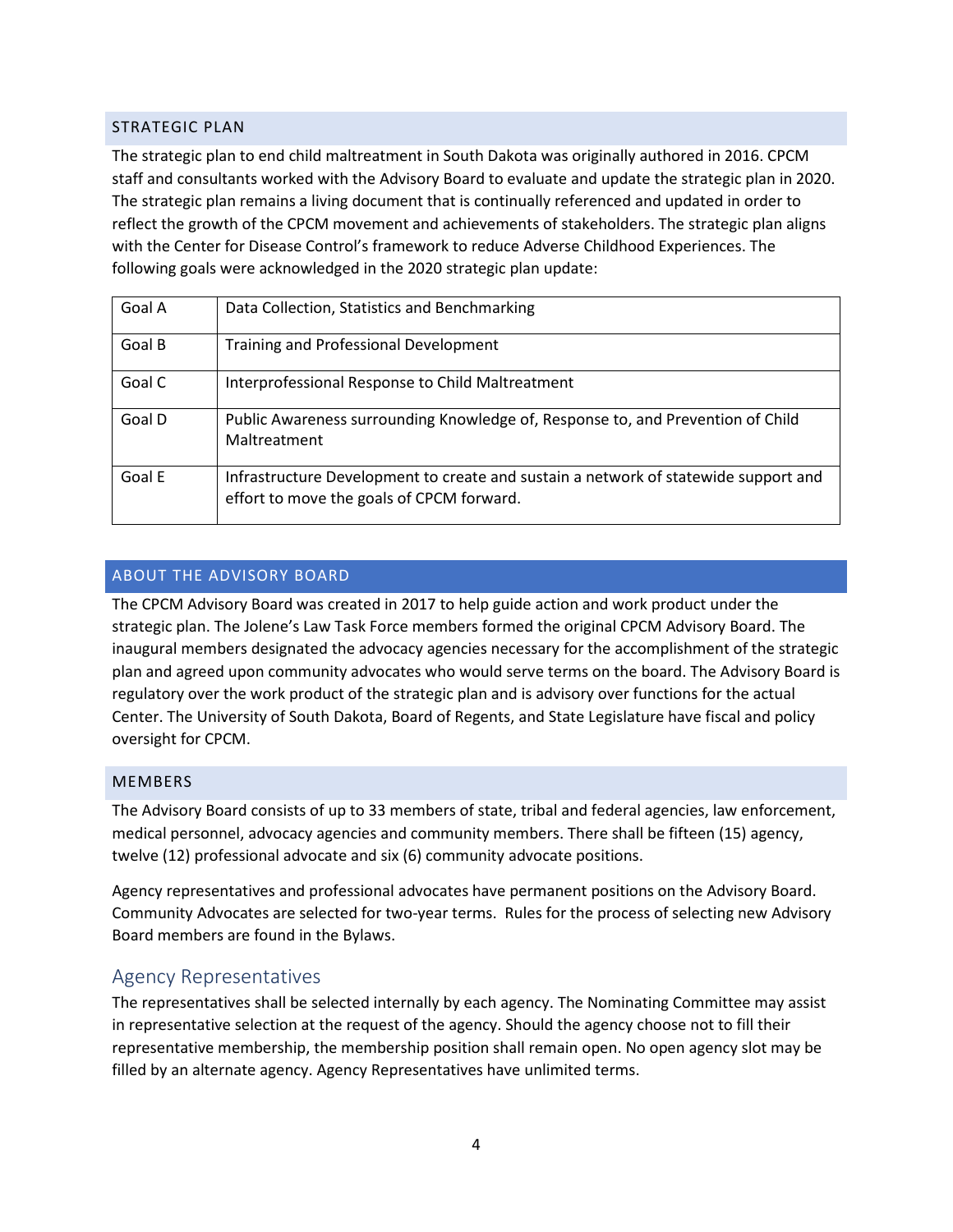| SD Dept. of Health                     | <b>SD Dept. of Social Services</b> | <b>SD Dept. of Education</b>             |
|----------------------------------------|------------------------------------|------------------------------------------|
| Beth Dokken, Director                  | Virgena Wieseler, Chief            | Laura Scheibe, Director                  |
| Division of Family and                 | <b>Children and Family</b>         | Division of College, Career, and         |
| Community Health; SD DOH               | Services, SD DSS                   | Student Success, SD DOE                  |
| <b>Board of Regents</b>                | <b>States Attorney</b>             | <b>SD Local Law Enforcement</b>          |
| Rebecca Hoey, Ph.D.                    | Wendy Kloeppner, State's           | Paul Stevens, Sergeant                   |
| Associate Vice President of            | Attorney                           | Criminal Investigations Division,        |
| Academic Programming, SD BOR           | Lake County, SD                    | Pennington County Sheriff's Office       |
| <b>SD Division of Criminal</b>         | <b>SD Unified Judicial System</b>  | <b>Internet Crimes Against Children</b>  |
| <b>Investigation</b>                   | Sara Kelly, Coordinator            | <b>Task Force</b>                        |
| <b>Cameron Corey, Assistant</b>        | Court Improvement                  | <b>Toby Russell, Supervisory Special</b> |
| Director, SD DCI                       | Program, SD UJS                    | Assistant Attorney General, ICAC -       |
|                                        |                                    | DCI                                      |
| <b>Federal Bureau of Investigation</b> | <b>Indian Health Services</b>      | <b>US Attorney's Office, SD</b>          |
| Daniele Dosch, Victim Specialist,      | Open                               | Open                                     |
| <b>FBI</b>                             |                                    |                                          |
| Avera Health                           | <b>Sanford Health</b>              | <b>Monument Health</b>                   |
| <b>Stacy Reitmeier, Director</b>       | Sheri Fischer, MSN, RN             | Open                                     |
| Case Management, Social                | <b>Executive Director</b>          |                                          |
| Services, Chaplaincy & WFV             | Children's Hospital, Clinics,      |                                          |
| Avera Health                           | & Community Services &             |                                          |
|                                        | Allergy-Sanford Health             |                                          |

# Professional Advocates

Any open professional advocate position on the Advisory Board shall be selected by the Advisory Board at each annual meeting. Professional Advocates have unlimited terms.

| <b>Advocacy Agency</b>           | <b>Advocacy Agency</b>            | <b>Advocacy Agency</b>            |
|----------------------------------|-----------------------------------|-----------------------------------|
| Nancy Free, DO, FACOP, FAAP      | Krista Heeren-Graber, Executive   | <b>Tifanie Petro, MS</b>          |
| <b>Medical Director</b>          | Director                          | Program Director                  |
| Child's Voice Sanford Children's | South Dakota Network Against      | <b>Advocacy and Prevention</b>    |
| Hospital, Sioux Falls            | <b>Family Violence and Sexual</b> | Program, Children's Home          |
|                                  | Assault                           | Society                           |
| <b>Advocacy Agency</b>           | <b>County Victim's Advocate</b>   | <b>Tribal Victim's Advocate</b>   |
| <b>Brittany Novotny, JD</b>      | Michelle Seten, MSW, Juvenile     | Teresa Nieto, MSW, Program        |
| CAC-SD Representative;           | Diversion Coordinator             | Manager, DOI, BIA, Crow Creek     |
| <b>Midwest Solutions</b>         | Minnehaha County, Lutheran        | Agency, Social Services           |
|                                  | <b>Social Services</b>            |                                   |
| <b>Tribal Representative</b>     | <b>Tribal Representative</b>      | <b>SD University</b>              |
| TateWin Means, JD, MA,           | Kathy LaPlante, MSW, Instructor   | South Dakota State University -   |
| <b>Executive Director</b>        | University of South Dakota,       | Open                              |
| Thunder Valley CDC               | Master of Social Work             |                                   |
| <b>SD University</b>             | <b>Legislative Member</b>         | <b>Legislative Member</b>         |
| Haifa AbouSamra; Ph.D.; Dean     | <b>Tim Reed, Chair</b>            | <b>Helene Duhamel, Vice-Chair</b> |
| of Health Sciences               | SD House of Representatives       | <b>SD Senate</b>                  |
| University of South Dakota       |                                   |                                   |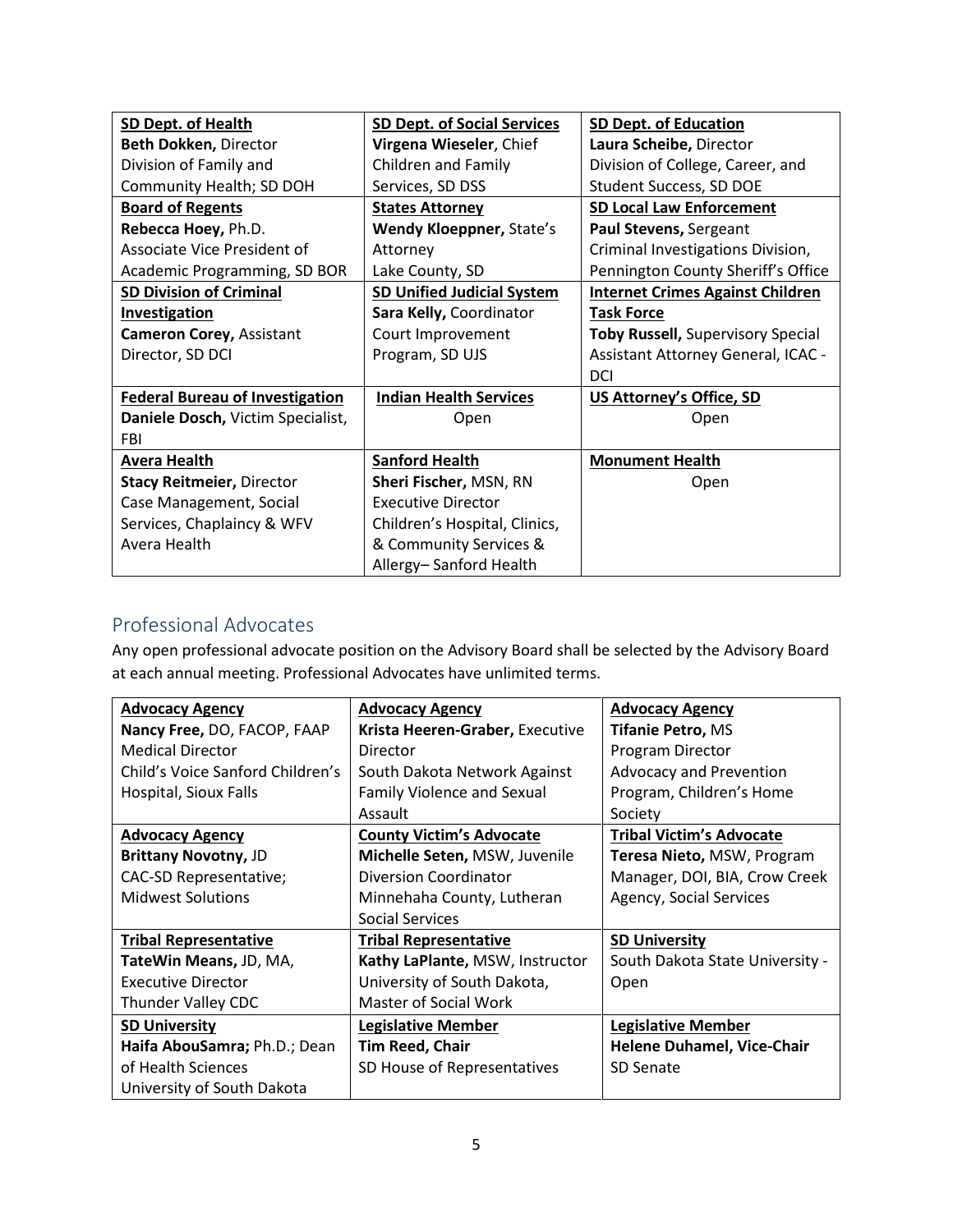# Community Advocates

Three community advocates shall be selected by the Advisory Board at each annual meeting for twoyear terms. The community advocates can serve for three successive terms (total of 6 years) before having to take a break in board membership.

| Shana Cerny, Ph.D, Associate   | <b>Nikki Eining, Outpatient Mental</b> | Mary Beth Holzwarth, CEO         |
|--------------------------------|----------------------------------------|----------------------------------|
| Professor                      | <b>Health Therapist</b>                | Endeavor 52                      |
| University of South Dakota,    | Avera Behavioral Health                |                                  |
| <b>Occupational Therapy</b>    |                                        |                                  |
| Jolene Loetscher, CEO          | Angela Lisburg, MS, RN, FNP-C          | Ashley Termansen, LCSW-PIP       |
| <b>Mud Mile Communications</b> | Avera St. Mary's Central South         | <b>Resilience Counseling LLC</b> |
|                                | Dakota Child Assessment Center         |                                  |

# <span id="page-5-0"></span>ADVISORY BOARD OFFICERS

# Chair and Vice-Chair

The Chair and Vice-Chair of the Advisory Board are selected from members of the Advisory Board, to serve a two-year term. In odd years, the Advisory Board shall elect a chair from members of the Advisory Board. In even years, the Advisory Board shall elect a vice-chair from members of the Advisory Board.

The election of Chair and Vice-Chair shall take place at the annual meeting. The Advisory Board Chair shall accept nominations from the Nominating Committee and shall also accept nominations from the floor during the annual meeting. Election of officers shall be viva-voce (voice vote or show of hands). A motion for officer election by ballot may be requested to the Advisory Board Chair by any Advisory Board member in lieu of viva-voce election. No person shall be elected, or continue to serve, as an Officer unless he or she is a current member of the Advisory Board.

To date, the Nominating Committee has selected legislative members to serve as Chair and Vice-Chair of the Advisory Board.

# **Duties of the Advisory Board Chair:**

- Preside at all meetings of the Advisory Board.
- Be an ex-officio, non-voting member of all committees of the Advisory Board.
- Appoint all ad hoc Advisory Board committees, the terms of which may not exceed the term of the Chair.
- Appoint the chair, vice-chair and members of each standing committee, except as otherwise specifically provided in these bylaws.
- Perform all duties as may be assigned by the Advisory Board.

### **Duties of the Advisory Board Vice-Chair:**

- Preside at all meetings of the Advisory Board in the absence of the Chair.
- Perform all duties as may be assigned by the Advisory Board.
- Assume the office and duties of the Chair, in the event that office becomes vacant, until the Advisory Board fills such vacancy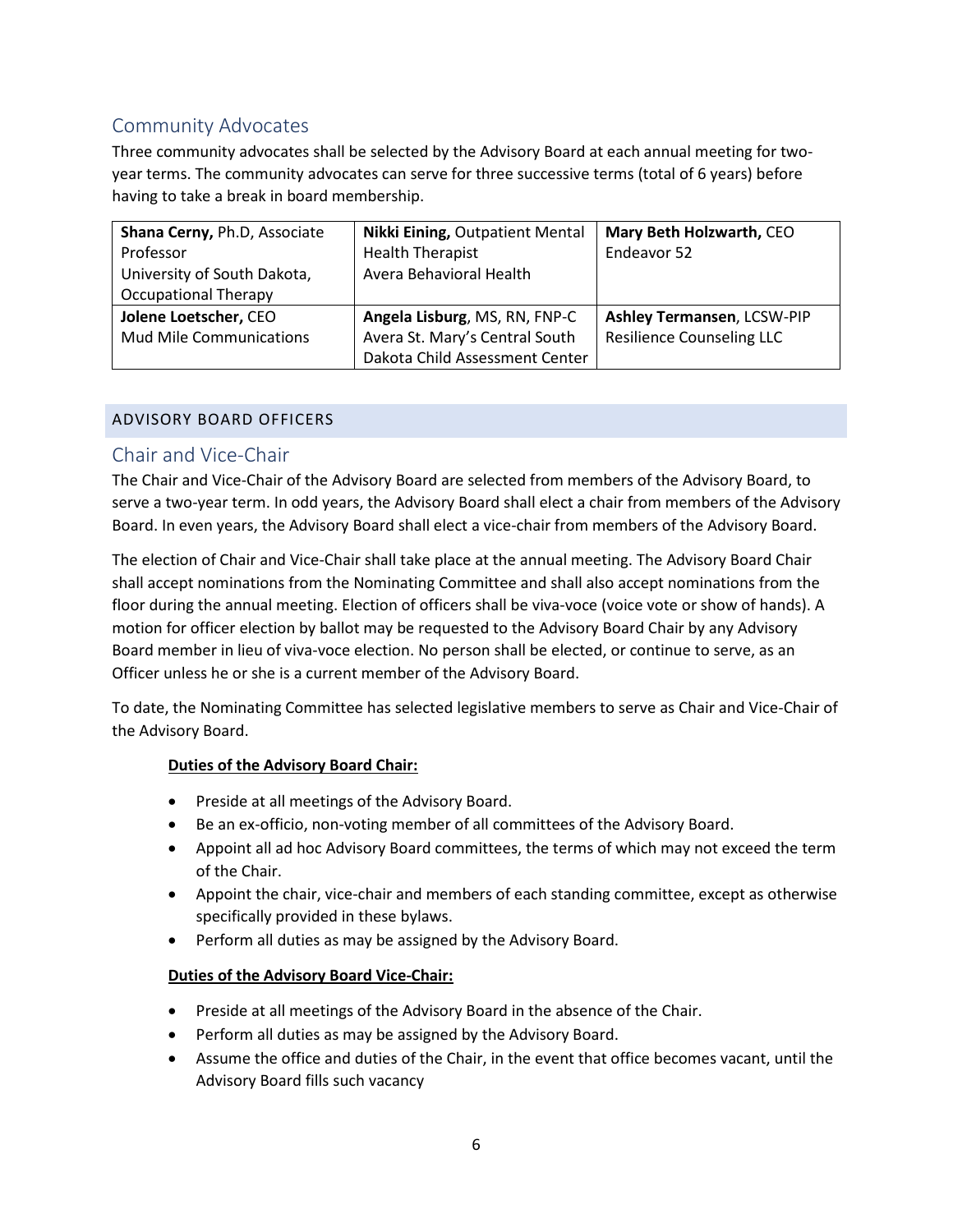# Secretary-Treasurer/ Parliamentarian

The CPCM Director shall serve as ex-officio, non-voting Secretary-Treasurer of the Advisory Board. The CPCM Director shall also serve as parliamentarian in alignment with Robert's Rules of Order. The CPCM Director may be assisted by CPCM staff in the performance of the Director's duties.

# **Duties of the Secretary-Treasurer:**

- Keep accurate record of all proceedings of the CPCM Advisory Board and make the minutes and records available to members upon request.
- Keep the official membership roll and to call roll whenever required.
- Provide informational reports on sponsored program activity, including but not limited to grants and donations, in support of CPCM activities.
- Serve as parliamentarian in alignment with Robert's Rules of Order.
- Perform all duties as may be assigned by the Advisory Board.
- Assume the office and duties of the Vice-Chair, in the event that office becomes vacant, until the Advisory Board fills such vacancy. In the event the offices of both the Chair and the Vice-Chair should become vacant, the secretary shall assume the office of the Chair until the Advisory Board fills such vacancy through an election.

# Vacancy

If a vacancy should occur in one of the Officer positions, the Advisory Board shall appoint an Advisory Board member to fill such vacancy at a regular or special meeting as soon as reasonably possible. The officer so appointed shall serve the remainder of the unexpired term and thereafter may serve in the same office for no more than two (2) additional successive terms.

# <span id="page-6-0"></span>ADVISORY BOARD RESPONSIBILITIES

# <span id="page-6-1"></span>DUTIES

The Advisory Board shall be subject to the mission of CPCM and board members shall work with CPCM to break down silos of work happening across the state of South Dakota. No Advisory Board member shall act in conflict with action taken by CPCM.

# **Duties of Advisory Board Members:**

- Have general supervision of the affairs of the association between meetings;
	- o fix the date, hour, and place of meetings;
- Make recommendations to CPCM pertaining to its execution of the approved strategic plan;
- Declare an office vacant;
- Adopt rules as needed to carry on the business of the board;
- Perform such other duties as are specified in these bylaws or ordered by CPCM or its parent organization.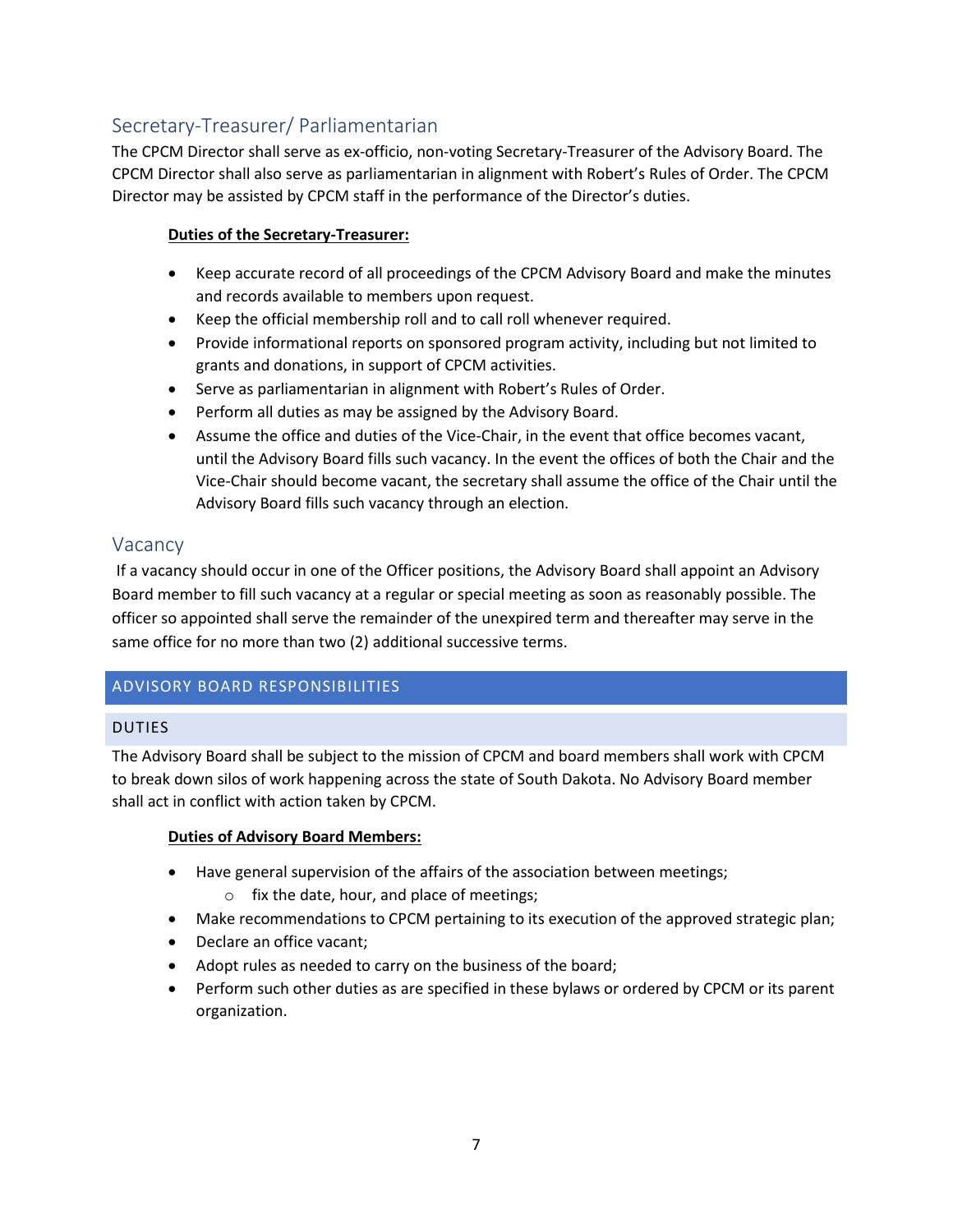# Conflict of Interest

Advisory Board members shall, prior to voting on a funding issue that involves any program or agency in which they participate as an employee or member of the governing authority, disclose their interest in said program or agency and any conflict that may cause undue bias in their vote. If a member of the Advisory Board has declared a conflict of interest, the member shall abstain from speaking or voting on such issue; however, the member does not need to leave the room during discussion or voting on the issue.

# <span id="page-7-0"></span>MEETINGS

The goal of the Advisory Board meetings is to ensure the advancement of the strategic plan for South Dakota through regular communication between stakeholders and to remain informed on bodies of work occurring throughout the state. Advisory Board members are encouraged to share information from their respective agencies and to help identify ways to collaborate across agencies and geographic locations.

The Advisory Board meets in-person quarterly, during the months of January, April, August and November. The meeting dates are set a year in advance by discussion between the Advisory Board chair and the CPCM Director. Special meetings may also be called throughout the year. Electronic or email meetings are acceptable, if needed. Robert's Rules of Order will be followed during advisory board meetings. When possible, the annual meeting shall be held in conjunction with the April quarterly meeting.

All Advisory Board meetings are open to the public. CPCM staff strive to follow the South Dakota state open records rules. Information regarding open records can be found at: [https://atg.sd.gov/legal/opengovernment/publicrecords.aspx.](https://atg.sd.gov/legal/opengovernment/publicrecords.aspx)

CPCM staff is responsible for arranging all meetings of the Advisory Board, for taking and disseminating minutes during the Advisory Board meetings, and general scheduling for Advisory Board functions. Minutes from each Advisory Board meeting are sent out in conjunction with the following month's electronic newsletter. Minutes are also published on the CPCM website[. www.sdcpcm.com](http://www.sdcpcm.com/)

# <span id="page-7-1"></span>COMMUNICATION

The CPCM Director is charged with staying in regular communication with the Advisory Board members. To achieve this communication, CPCM staff produce regular newsletters, provide quarterly updates at Advisory Board meetings, publish an annual report, and regularly update the CPCM website. CPCM also maintains a calendar of community and partner training events. The CPCM Director and CPCM staff are in regular contact with committee members and serve on multiple stakeholder boards and committees in an effort to open lines of communication across South Dakota.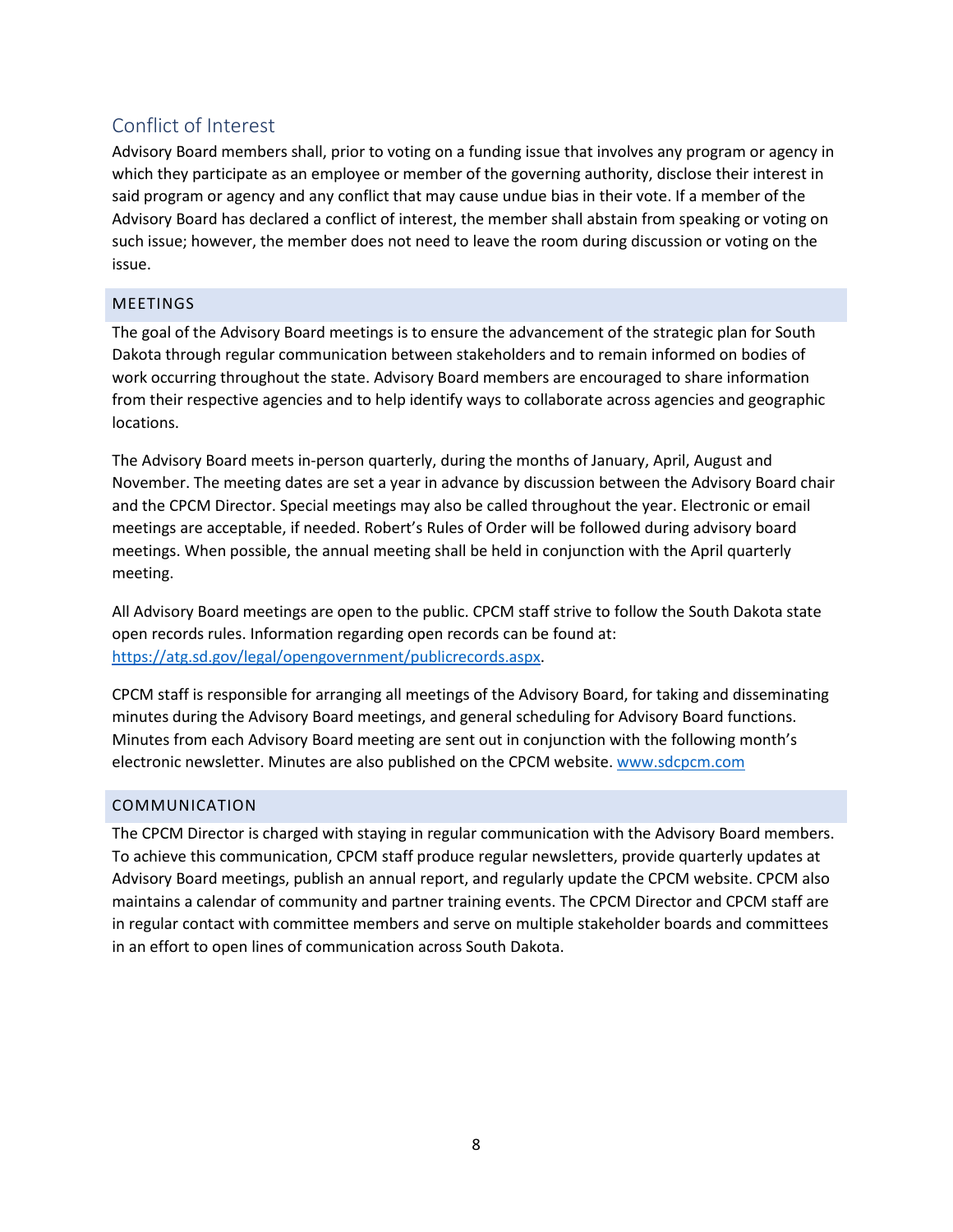## <span id="page-8-0"></span>**COMMITTEES**

The Advisory Board Chair, with the assistance of the CPCM Director, shall appoint the chairperson and committee members of all standing committees. The chairperson of a standing committee shall be an Advisory Board member. Other committee members may come from the public at large.

### <span id="page-8-1"></span>NOMINATING COMMITTEE

At the direction of the Advisory Board Chair, a Nominating Committee will be formed. The Nominating Committee shall nominate at least one candidate for each officer, professional advocate agency, and community advocate position that will be elected at the next annual meeting of the Advisory Board. The Nominating Committee is also charged with identifying a slate of candidates for the Executive Committee and any other vacant positions on the Advisory Board, pursuant to the bylaws.

Considerations for the Nominating Committee:

- 1. The Nominating Committee shall be selected by the Advisory Board Chair. The Nominating Committee may meet in person or via conference call or email meeting. The Nominating Committee should have at least 3 members.
- 2. The CPCM Staff is responsible for announcing vacancies and drafting applications for board positions, at the request and upon the approval of the Nominating Committee.
- 3. At least 20 days prior to a vote, nominations from the Nominating Committee should be provided to the Advisory Board. Information from the nominees should include the nominees' application materials and any other relevant information provided.
- 4. In general practice, it is most appropriate for the Tribal Representatives and Tribal Victim's Advocate to be registered members of federally recognized tribes.
- 5. The selection of professional and community advocates shall take place at the annual meeting of the Advisory Board. The Nominating Committee shall be responsible for presenting a slate of advocates to fill the professional and community advocate positions. The Advisory Board Chair shall also accept nominations from the floor during the annual meeting. Election of members shall be through voice vote or show of hands.

# <span id="page-8-2"></span>EXECUTIVE COMMITTEE

The Executive Committee will have the main purpose of facilitating decision making between board meetings or in urgent and crisis circumstances. The executive committee will provide guidance to efforts within the strategic plan in emergent situations and will serve as a steering committee for growth of CPCM between advisory board meetings.

The size of the committee will be limited to 5 members in order to keep the committee as a flexible and efficient tool for the board. All board decisions will be confirmed at the next full board meeting. The executive committee in no way replaces the full board. The committee reports to and is accountable to the full board.